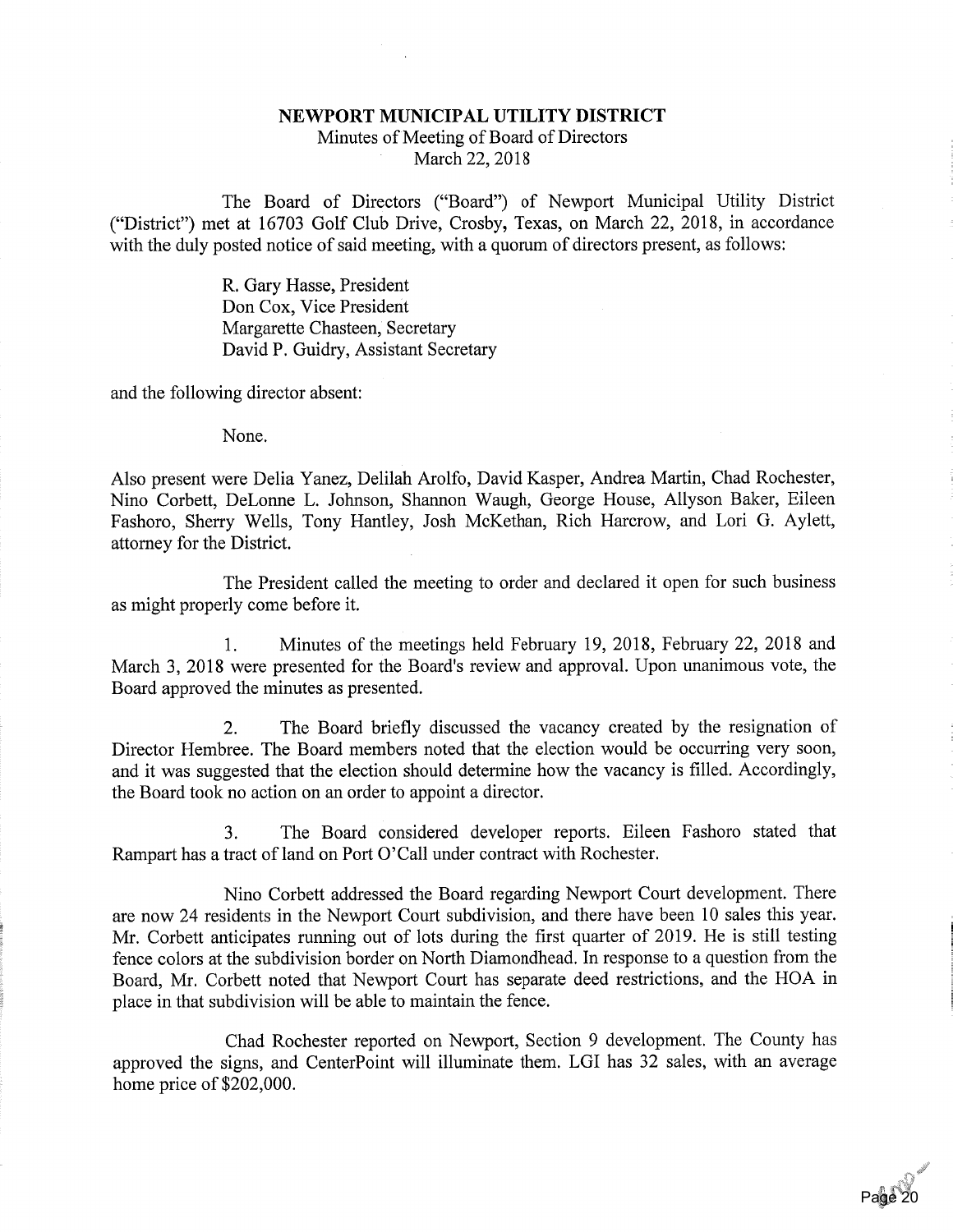4. The Board considered customer and taxpayer inquiries. There were no comments from the residents who were present at the Board meeting. Delia Arolfo reported that one resident claimed that they were not notified of the meter change-outs. The operator investigated the complaint and believes that the contractor did not give a notification. The customer was washing clothes at the time of the meter change-out, and there was silt in the water line. As a result, the customer's work shirts were damaged. The customer presented invoices totaling \$440. The operator recommended that the Board reimburse the customer and backcharge the contractor. Upon unanimous vote, the Board accepted the operator's recommendation toreimburse the customer and backcharge the meter installation contractor.

5. The Board discussed reimbursement agreements for the District and the Defined Area with Newport Pointe. The attorney noted that she had prepared two separate agreements with Newport Pointe. In the first agreement, the District would agree to issue bonds from its May 7, 2005 authorization to reimburse the developer for facilities identified in ExhibitB of the contract, including a regional wastewater lift station, a force main pipe, and two water distribution lines. The agreement to reimburse would be subject to the same tax rate tests that apply to other developers in the District. The second reimbursement agreement relates to the utilization of Defined Area bonds. In that agreement, the District would agree to issue bonds from the Defined Area as long as the overall combined tax rate of the Defined Area, including the debt service and maintenance tax rate of "old" Newport, would not exceed \$1.25 per \$100 assessed valuation. Director Cox asked if reimbursement agreements could be tied to lot sizes. The attorney noted that the District does not have zoning authority and cannot control all aspects of developments. Director Cox stated that he would like legal research performed on what the Board's legal constraints are in offering reimbursement agreements to various developers. The attorney noted that she could provide that information at the next Monday operations meeting. The Board agreed to table the reimbursement agreement for the District and the Defined Area,and the request from Rochester for a developer reimbursement until the next meeting.

6. The Board discussed the District's website. Shannon Waugh gave a presentation on the services of her company. Off Cinco. Her company has been developing websites for municipal utility districts, operators and HOAs for several years. She stated that she had reviewed the District's current website, and her firm could make it more mobile and tablet friendly and provide certain other features that are not currently available. The District could have a fixed or custom layout. A newer platform would be better for newer devices. The fixed layout option would cost \$1,200, while a custom layout option would cost \$2,400. Ms. Waugh presented three options for monthly hosting and maintenance. Option 1 is to pay per update at a cost of \$50 per month, plus \$100 per hour billed by the minute. Option 2 includes unlimited updates at a cost of \$150 per month, and Option 3 is unlimited updates with required document monitoring at a cost of \$250 per month. Ms. Waugh answered questions regarding her proposal,and the Board thanked her for her time. She then exited the meeting.

Director Cox discussed the existing website that he had prepared and maintained on the District's behalf. He stated that someone on the Board would have to be responsible for what get included on a new website. He noted that the Board members have not provided him with any input on what they want from the existing website. Director Hasse noted that he wouldlike hear other presentations and requested that the attorney place the item back on the agenda.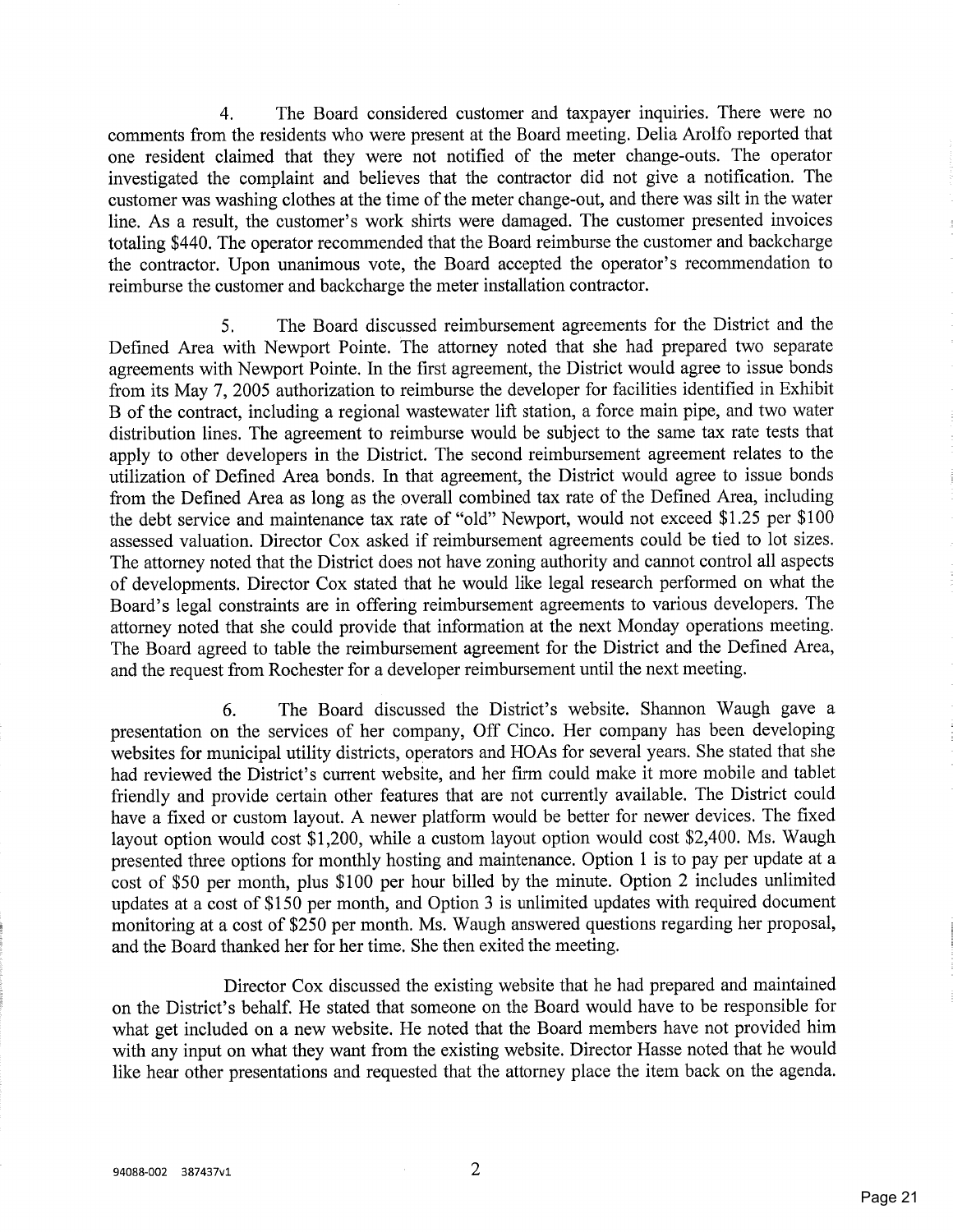Director Cox noted that the Board members should not enter into a contract with anyone whodoes not make the MUD the owner of the website.

7. The Board reviewed a tax assessor/collector's report, a copy of which is attached. 2017 taxes were 93.99% collected. 20 checks and two wire transfers were presented for the Board's review and approval. Upon unanimous vote, the Board approved the tax assessor/collector's report as presented and authorized payment of bills with the checks drawn onthe tax fund.

8. Allyson Baker presented a bookkeeper's report, a copy of which is attached. Director Guidry gave a brief summary of budget variances. Upon unanimous vote, theBoard approved the bookkeeper's report as presented.

9. The Board reviewed operations and engineering matters. The engineer reported receipt of bids for the water line extension across Gum Gully. Seven bids were received,and the low bidder appeared to be G & A Boring with a price of \$278,750. The engineer noted that they were still in the process of interviewing the bidders and he will make a recommendationat the next Board meeting.

Josh McKethan gave a proposal for replacement of valves and actuators. The operator and engineer recommended that the Board accept the bid of Watertech Services in the amount of \$219,000. The operator and engineer noted that the District should request an emergency approval of a negotiated bid project, because if these valves fail, the surface water treatment plant could be out of operation. Water Well No. 1 is down for tank repairs, so the District's water supply could be interrupted. Upon unanimous vote, the Board accepted the Watertech bid and authorized the attorney to direct correspondence to the TCEQ requesting anemergency approval of a negotiated bid project.

Rich Harcrow reported that he had received quotes from Environmental Allies tomow the Seven Oaks reserves that the developer wants to convey to the District. These reserve would cost approximately \$2,700 to mow each month. Therefore, if the District accepts maintenance and title to these reserves, the District could have additional costs of approximately\$32,400 per year.

Finally, Andrea Martin presented a report from Aggressive Waste regarding garbage collection. The reported noted one missed pick-up on March 5, 2018 and one yellow tag was issued for non-compliant heavy trash. The operator noted that several residents have complained to their office about the missed pick-ups. The Board members also noted that theyhad received complaints from residents regarding the missed pick-ups.

Upon unanimous vote, the Board approved the operations and engineering reportsas presented.

10. Lori Aylett presented a brief report on the status of the activities she hasundertaken on behalf of the District.

11. The Board discussed acceptance of the lift station from IUOE Trainingand Education Center, Inc. The attorney noted that she had drafted a deed to convey the lift